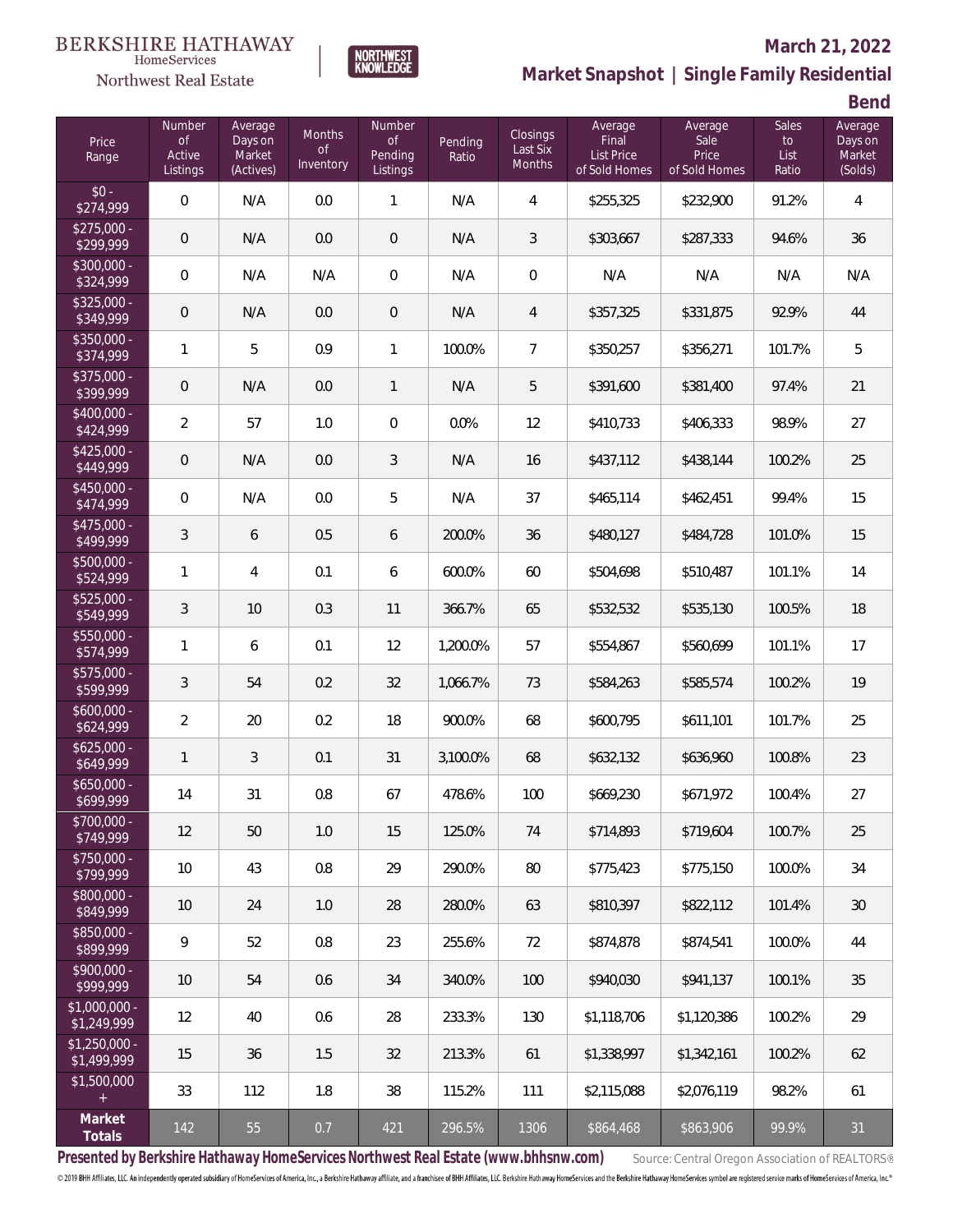# $\begin{matrix} \texttt{BERKSHIRE\ HATHAWAY}\footnotesize\texttt{Hom}\texttt{S} \texttt{e} \texttt{V} \texttt{R} \texttt{G} \texttt{P} \texttt{G} \texttt{P} \texttt{G} \texttt{P} \texttt{G} \texttt{P} \texttt{G} \texttt{P} \texttt{G} \texttt{P} \texttt{G} \texttt{P} \texttt{G} \texttt{P} \texttt{G} \texttt{P} \texttt{G} \texttt{P} \texttt{G} \texttt{P} \texttt{G} \texttt{P} \texttt{G} \texttt{P} \texttt{G} \texttt{P} \$

Northwest Real Estate

#### **March 21, 2022**

**Market Snapshot | Single Family Residential**

**Redmond**

| Price<br>Range                       | <b>Number</b><br><b>of</b><br>Active<br>Listings | Average<br>Days on<br>Market<br>(Actives) | <b>Months</b><br><b>of</b><br>Inventory | Number<br>of<br>Pending<br>Listings | Pending<br>Ratio | Closings<br>Last Six<br>Months | Average<br>Final<br><b>List Price</b><br>of Sold Homes | Average<br>Sale<br>Price<br>of Sold Homes | <b>Sales</b><br>to<br>List<br>Ratio | Average<br>Days on<br>Market<br>(Solds) |
|--------------------------------------|--------------------------------------------------|-------------------------------------------|-----------------------------------------|-------------------------------------|------------------|--------------------------------|--------------------------------------------------------|-------------------------------------------|-------------------------------------|-----------------------------------------|
| $$0 -$<br>\$224,999                  | $\overline{0}$                                   | N/A                                       | N/A                                     | $\overline{2}$                      | N/A              | $\overline{0}$                 | N/A                                                    | N/A                                       | N/A                                 | N/A                                     |
| $$225,000 -$<br>\$249,999            | $\mathbf{1}$                                     | 123                                       | 3.0                                     | 0                                   | 0.0%             | 2                              | \$239,950                                              | \$235,000                                 | 97.9%                               | 6                                       |
| $$250,000 -$<br>\$274,999            | $\mathbf 0$                                      | N/A                                       | 0.0                                     | $\mathbf 0$                         | N/A              | $\mathbf{1}$                   | \$299,000                                              | \$270,000                                 | 90.3%                               | 6                                       |
| $$275,000 -$<br>\$299,999            | $\mathbf 0$                                      | N/A                                       | 0.0                                     | $\overline{2}$                      | N/A              | 4                              | \$288,475                                              | \$287,250                                 | 99.6%                               | 14                                      |
| $$300,000 -$<br>\$324,999            | $\mathbf{1}$                                     | 143                                       | 0.8                                     | $\boldsymbol{0}$                    | 0.0%             | 8                              | \$322,711                                              | \$312,438                                 | 96.8%                               | 25                                      |
| $$325,000 -$<br>\$349,999            | $\mathbf 0$                                      | N/A                                       | 0.0                                     | $\overline{2}$                      | N/A              | 19                             | \$339,949                                              | \$336,082                                 | 98.9%                               | 10                                      |
| $$350,000 -$<br>\$374,999            | $\overline{0}$                                   | N/A                                       | 0.0                                     | $\overline{0}$                      | N/A              | 19                             | \$359,199                                              | \$359,601                                 | 100.1%                              | 18                                      |
| $$375,000 -$<br>\$399,999            | $\mathfrak{Z}$                                   | 20                                        | 0.4                                     | 6                                   | 200.0%           | 43                             | \$379,264                                              | \$386,179                                 | 101.8%                              | 17                                      |
| $$400,000 -$<br>\$424,999            | $\overline{0}$                                   | N/A                                       | 0.0                                     | 10                                  | N/A              | 43                             | \$407,855                                              | \$412,131                                 | 101.0%                              | 13                                      |
| $$425,000 -$<br>\$449,999            | $\overline{2}$                                   | 13                                        | 0.2                                     | 14                                  | 700.0%           | 56                             | \$433,544                                              | \$436,029                                 | 100.6%                              | 16                                      |
| $$450,000 -$<br>\$474,999            | $\overline{2}$                                   | 59                                        | 0.2                                     | 13                                  | 650.0%           | 56                             | \$458,133                                              | \$460,379                                 | 100.5%                              | 14                                      |
| $$475,000 -$<br>\$499,999            | $\mathbf 0$                                      | N/A                                       | 0.0                                     | 33                                  | N/A              | 53                             | \$485,573                                              | \$486,772                                 | 100.2%                              | 16                                      |
| $$500,000 -$<br>\$524,999            | $\overline{0}$                                   | N/A                                       | 0.0                                     | 17                                  | N/A              | 34                             | \$511,295                                              | \$512,442                                 | 100.2%                              | 28                                      |
| $$525,000 -$<br>\$549,999            | 6                                                | 84                                        | 1.1                                     | 20                                  | 333.3%           | 33                             | \$536,326                                              | \$536,167                                 | 100.0%                              | 33                                      |
| \$550,000 -<br>\$574,999             | $\overline{2}$                                   | 64                                        | 0.3                                     | 13                                  | 650.0%           | 36                             | \$555,382                                              | \$560,457                                 | 100.9%                              | 28                                      |
| $\overline{$575,000}$ -<br>\$599,999 | 5                                                | 14                                        | 1.4                                     | 9                                   | 180.0%           | 22                             | \$587,273                                              | \$586,668                                 | 99.9%                               | 23                                      |
| $$600,000 -$<br>\$624,999            | $\mathbf 5$                                      | 74                                        | 3.0                                     | $\mathfrak{Z}$                      | 60.0%            | 10                             | \$604,870                                              | \$609,640                                 | 100.8%                              | 12                                      |
| $$625,000 -$<br>\$649,999            | 4                                                | 15                                        | 1.7                                     | 8                                   | 200.0%           | 14                             | \$635,981                                              | \$637,315                                 | 100.2%                              | 33                                      |
| $$650,000 -$<br>\$674,999            | $\mathbf{1}$                                     | 62                                        | 0.4                                     | 1                                   | 100.0%           | 17                             | \$663,454                                              | \$657,947                                 | 99.2%                               | 58                                      |
| $$675,000 -$<br>\$699,999            | $\overline{4}$                                   | 123                                       | 1.6                                     | 8                                   | 200.0%           | 15                             | \$683,713                                              | \$688,947                                 | 100.8%                              | 13                                      |
| \$700,000 -<br>\$749,999             | $\overline{2}$                                   | 14                                        | 0.6                                     | $\mathbf{1}$                        | 50.0%            | 21                             | \$713,580                                              | \$719,079                                 | 100.8%                              | 33                                      |
| $$750,000 -$<br>\$799,999            | 5                                                | 17                                        | 1.7                                     | $\overline{4}$                      | 80.0%            | 18                             | \$794,692                                              | \$775,349                                 | 97.6%                               | 78                                      |
| \$800,000 -<br>\$899,999             | $\, 8$                                           | 91                                        | 2.2                                     | 4                                   | 50.0%            | 22                             | \$859,150                                              | \$851,227                                 | 99.1%                               | 41                                      |
| \$900,000 -<br>\$999,999             | 11                                               | 56                                        | 5.1                                     | 4                                   | 36.4%            | 13                             | \$961,644                                              | \$945,913                                 | 98.4%                               | 69                                      |
| \$1,000,000<br>$\pm$                 | 9                                                | 147                                       | 2.5                                     | $\overline{7}$                      | 77.8%            | 22                             | \$1,254,459                                            | \$1,214,528                               | 96.8%                               | 64                                      |
| Market<br>Totals                     | 71                                               | $70\,$                                    | 0.7                                     | 181                                 | 254.9%           | 581                            | \$550,925                                              | \$549,862                                 | 99.8%                               | 26                                      |

NORTHWEST<br>KNOWLFDGF

Presented by Berkshire Hathaway HomeServices Northwest Real Estate (www.bhhsnw.com) source: Central Oregon Association of REALTORS®

© 2019 BHH Affiliates, LLC. An independently operated subsidiary of HomeServices of America, Inc., a Berkshire Hathaway affiliate, and a franchisee of BHH Affiliates, LLC. Berkshire Hathaway HomeServices and the Berkshire